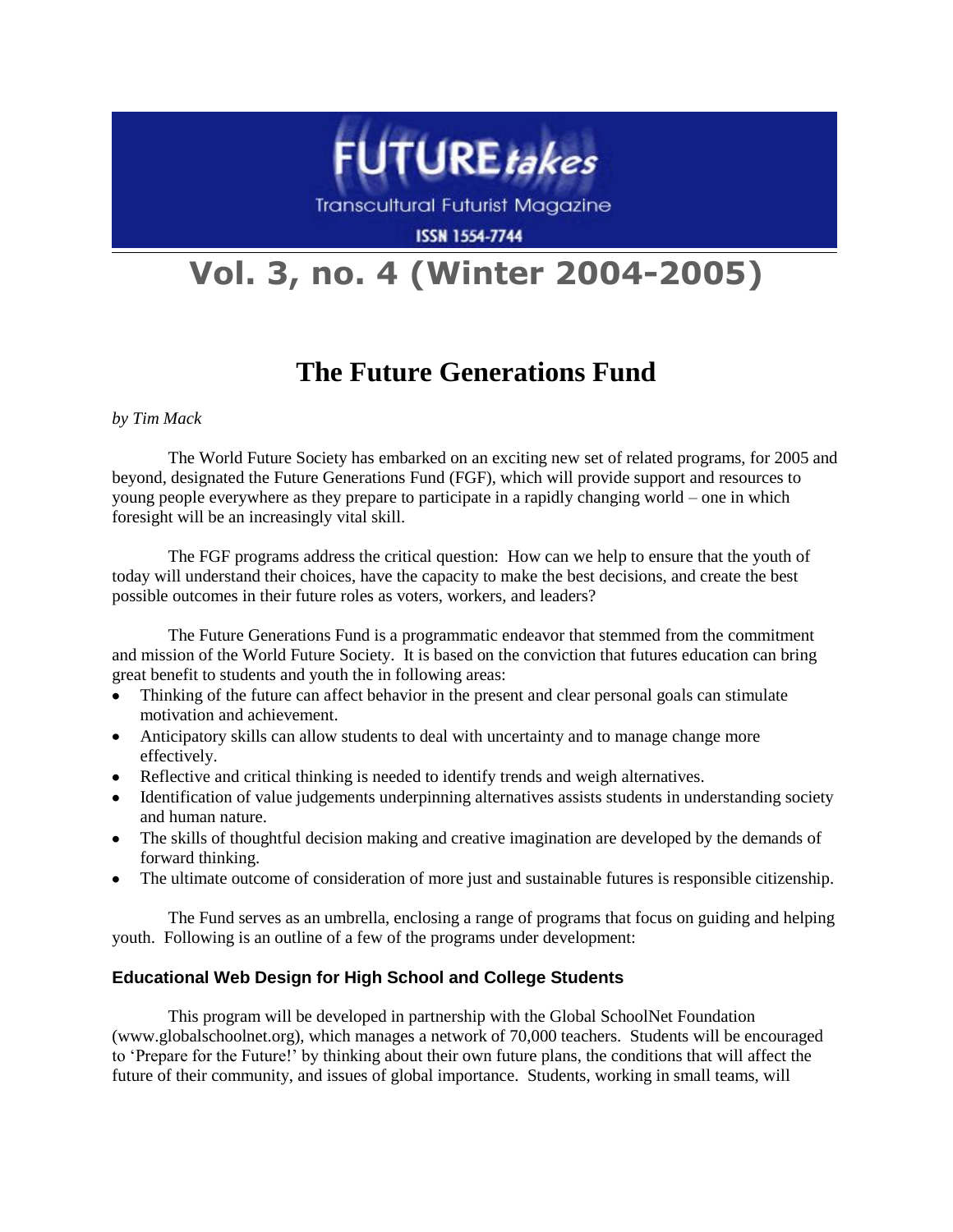conduct original research to produce high-quality, educational web projects, which will be available as learning tools to millions of people around the globe.

Competition judging initially takes place online, as the students themselves evaluate the projects of other schools, by using an online assessment tool designed by Global SchoolNet. The top-ranking entries are reviewed by a panel of Society judges to determine the "best of the best. The winning projects will be archived in a searchable online library, and serve as a model and inspiration for future projects. The WFS awards presentation for 2005 will take place at the World Future Society conference in Chicago at the end of July.

#### **Teacher's Guides to the Future**

A centerpiece of this effort is an update of a prior WFS effort to capture the leading futures curriculum materials for teaching foresight available around the world. The initial project, entitled "Prep 21" for 'Preparing for the 21<sup>st</sup> Century' proved very useful to educational practitioners but has not been revisited for a number of years. It will involve educators across the globe and include curriculum, teaching materials and a summary of best practices. Ultimately, recommended guidelines for teaching students how to think about and optimistically prepare for the future will be part of the package.

#### **Scholarships at the WFS Conferences**

The Society offers special opportunities for students who wish to attend its conferences. The selection process is managed locally and the funding shared between the local WFS chapter and the international office. Additional funding has been provided by donations by individual members of the World Future Society. Finally, WFS offers even further discounts for larger groups of students. One of our largest student contingents is at Tamkang University in Taipei, Taiwan, where a foresight course is required as part of an undergraduate degree.

#### **Youth Program at WFS Conferences**

This program enables young people to share their experiences and insights with their peers and provide new insights to their older colleagues. As well, certificates of achievement can be provided for youngsters completing programs of learning about the future. These certificates can motivate young people to think more intently and constructively about their own futures as well as the more general future of human civilization. With adequate funding, cash awards can also be offered for young people producing the most outstanding work.

#### **Web Resources: "Youth Net" Youth-To-Youth Program**

This gives initiative for new programs to the students themselves. New ideas can be shared, discussed, and even uploaded onto the site for other groups to review. An on-line chat room for young futurists is part of the package, as is a youth presentations track for imaginative and innovative events at each annual meeting. Especially promising is the world-wide aspect of this effort, bringing young people together from across the globe.

#### **Adopt a Class Program**

This package is designed to be used in a class of about 25-30 students at the secondary level. It will include a teacher's guide, copies of *Futuring: The Exploration of the Future* and access to a resource web site.